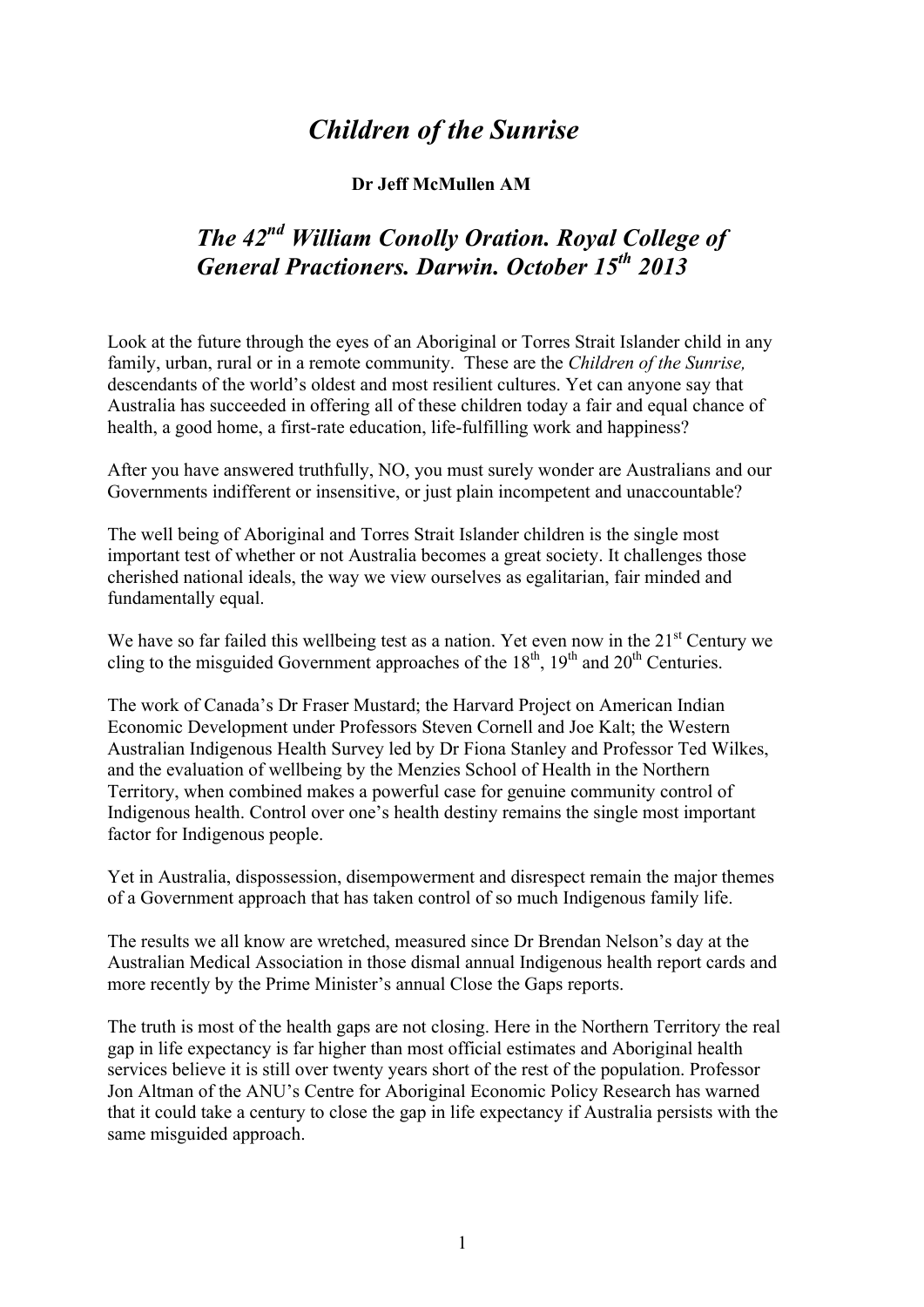The burden of Syndrome X, that cluster of chronic illnesses including diabetes, renal illness, strokes, hypertension and heart disease, is cutting the heart out of another generation. There are disturbing indicators to show that many Indigenous Australians feel trapped in a downward spiral of physical and mental illness.

Even just 20 years ago Indigenous suicide rates were are at the same rate for all Australians. Today, Indigenous youth suicide and self-harm are in crisis proportions in some but not all communities. We need to look urgently and thoughtfully at this pattern to understand why in some places there is hope and in others almost total despair.

In the Northern Territory, for example, the percentage of all age Indigenous suicide has increased from 5% of total suicides in 1991 to 50% of the total in 2010. The most alarming increase, however, is among young Indigenous people aged 10 to 24. Indigenous youth suicide in the NT increased from 10% of the total in 1991 to 80% of the total in 2010.

Aboriginal parents who call me when they have to bury a son or a daughter are beyond consolation. As I travelled to Darwin I received a message on my phone. A father's son had taken his life and the parents were frightened that another of their boys was going to follow. Just recently another Aboriginal family I know and love had a young girl go to her bedroom, close the door quietly, scribble a final note to the world that had ignored her and then hang herself on the back of that bedroom door.

Aboriginal people know that here in the Northern Territory and in Queensland Governments have not only ignored the cries for help but have slashed funding that could provide experienced doctors and counselling services through community based programmes that have demonstrated great success in preventing youth suicide. Yarrabah, near Cairns for example, has had an extraordinary degree of success in preventing the pattern of youth suicide once so menacing in this large community.

The Government's statistics underplay the suicides of the youngest children. They are usually counted as "accidents". Nonetheless the Australian Human Rights Commission reports a 160% increase in Indigenous youth suicide through the six years of the most oppressive and discriminatory policies of the Northern Territory Intervention. This link between disempowerment and despair is obvious.

Criminalising alcohol offences instead of treating alcoholism as a disease, forcing people into rehabilitation and punishing parents whose children do not attend school, is counterproductive social engineering, built on a misguided belief in assimilation. Ignoring the very real social damage caused by its policies, the Government is consumed by internecine bickering over Ministerial and bureaucratic failure while children suffer.

Alarmingly, the response from the Chief Minister, Adam Giles, here in the Northern Territory, has been to support the removal of Aboriginal children from their families. Of the 40,000 Australian children now in out-of-home care, over 13,000 of them are Indigenous children. Although all governments are supposed to have signed onto important priority principles to see that such children are put into the care of Aboriginal extended families, this isn't happening. In the Northern Territory, 66% of children removed are left with non-Indigenous families. The community services system around